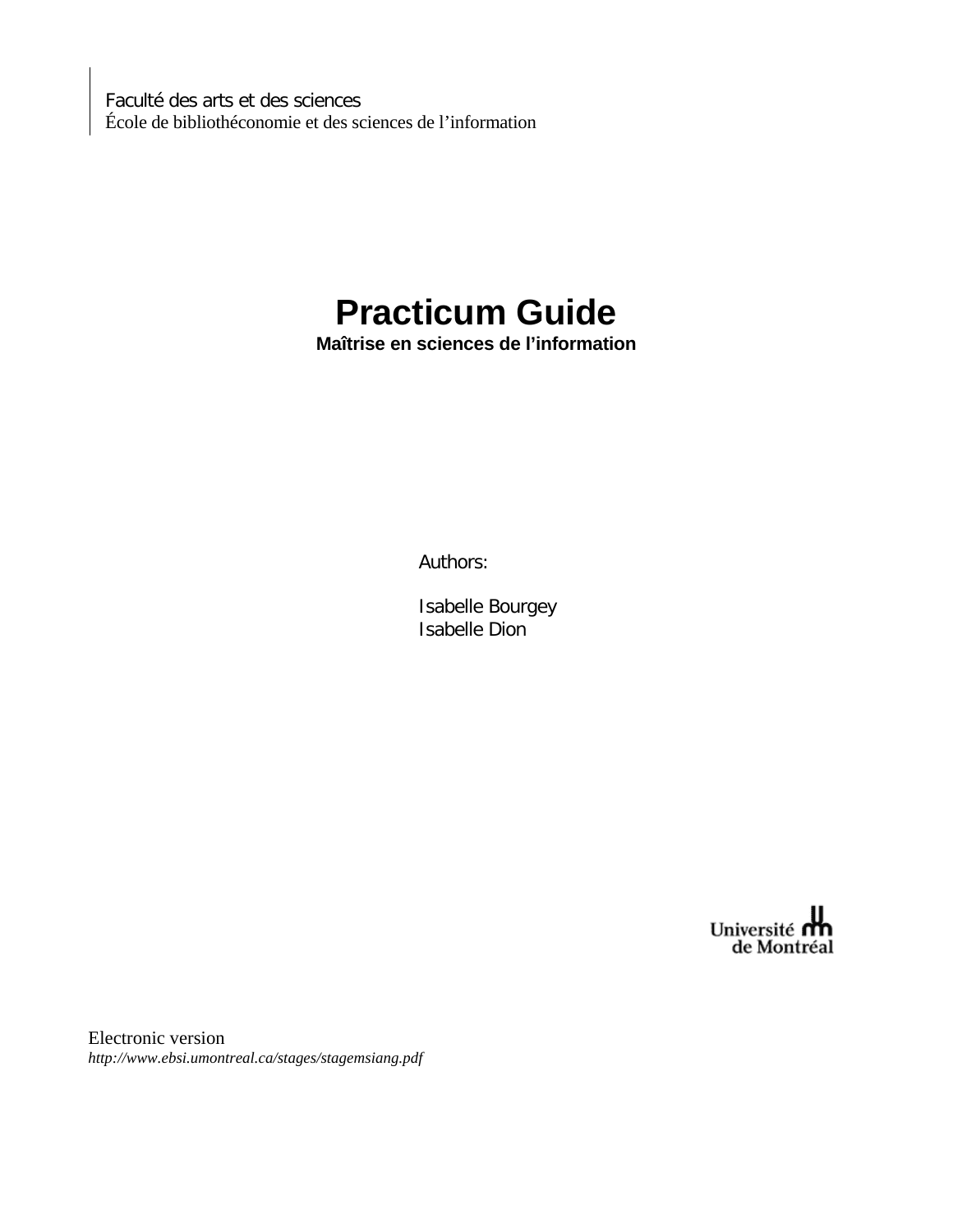This document is a slightly condensed version of the French *Guide de stage*. The translation was made by Isabelle Bourgey, practicum coordinator, with the collaboration of Professor Clément Arsenault

© École de bibliothéconomie et des sciences de l'information, 2009

### **École de bibliothéconomie et des sciences de l'information**

*Postal Address Civic Address* C.P. 6128, Pavillon Lionel-Groulx Succursale Centre-ville 3150 Jean-Brillant Montréal (Québec) H3C 3J7 Montréal

étage, local C-2004

*Phone*: (514) 343-6044 *E-mail*: ebsiinfo@ebsi.umontreal.ca *Fax*: (514) 343-5753 *Web site*: http://www.ebsi.umontreal.ca/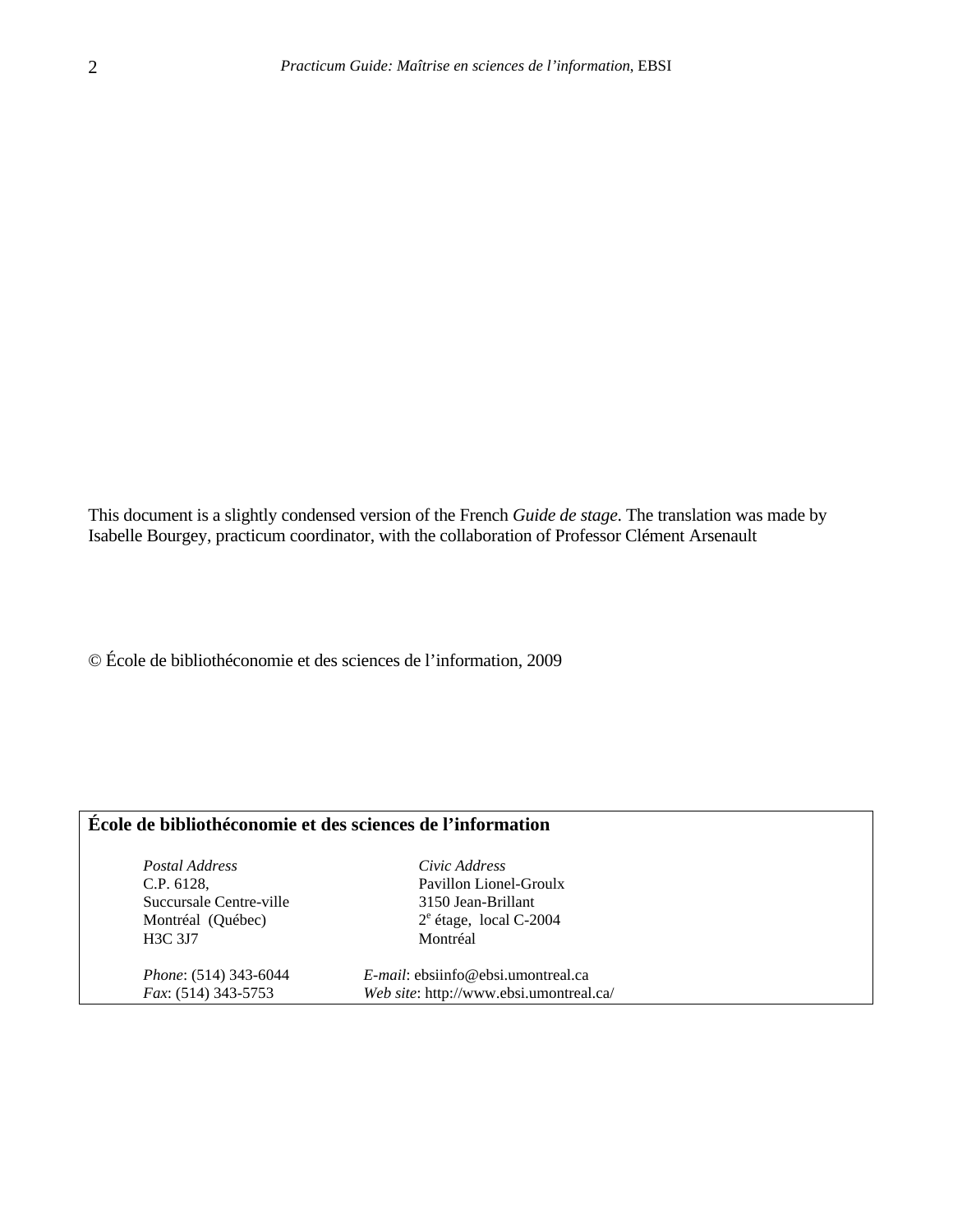# **TABLE OF CONTENTS**

| Description of the École de bibliothéconomie et des sciences de l'information (EBSI) 5 |  |
|----------------------------------------------------------------------------------------|--|
|                                                                                        |  |
|                                                                                        |  |
|                                                                                        |  |
|                                                                                        |  |
|                                                                                        |  |
|                                                                                        |  |
|                                                                                        |  |
|                                                                                        |  |
|                                                                                        |  |
|                                                                                        |  |
|                                                                                        |  |
|                                                                                        |  |
|                                                                                        |  |
|                                                                                        |  |
|                                                                                        |  |
|                                                                                        |  |
|                                                                                        |  |
|                                                                                        |  |
|                                                                                        |  |
|                                                                                        |  |
|                                                                                        |  |
|                                                                                        |  |
|                                                                                        |  |
|                                                                                        |  |
|                                                                                        |  |
|                                                                                        |  |
|                                                                                        |  |
|                                                                                        |  |
|                                                                                        |  |
|                                                                                        |  |
|                                                                                        |  |
|                                                                                        |  |
|                                                                                        |  |
|                                                                                        |  |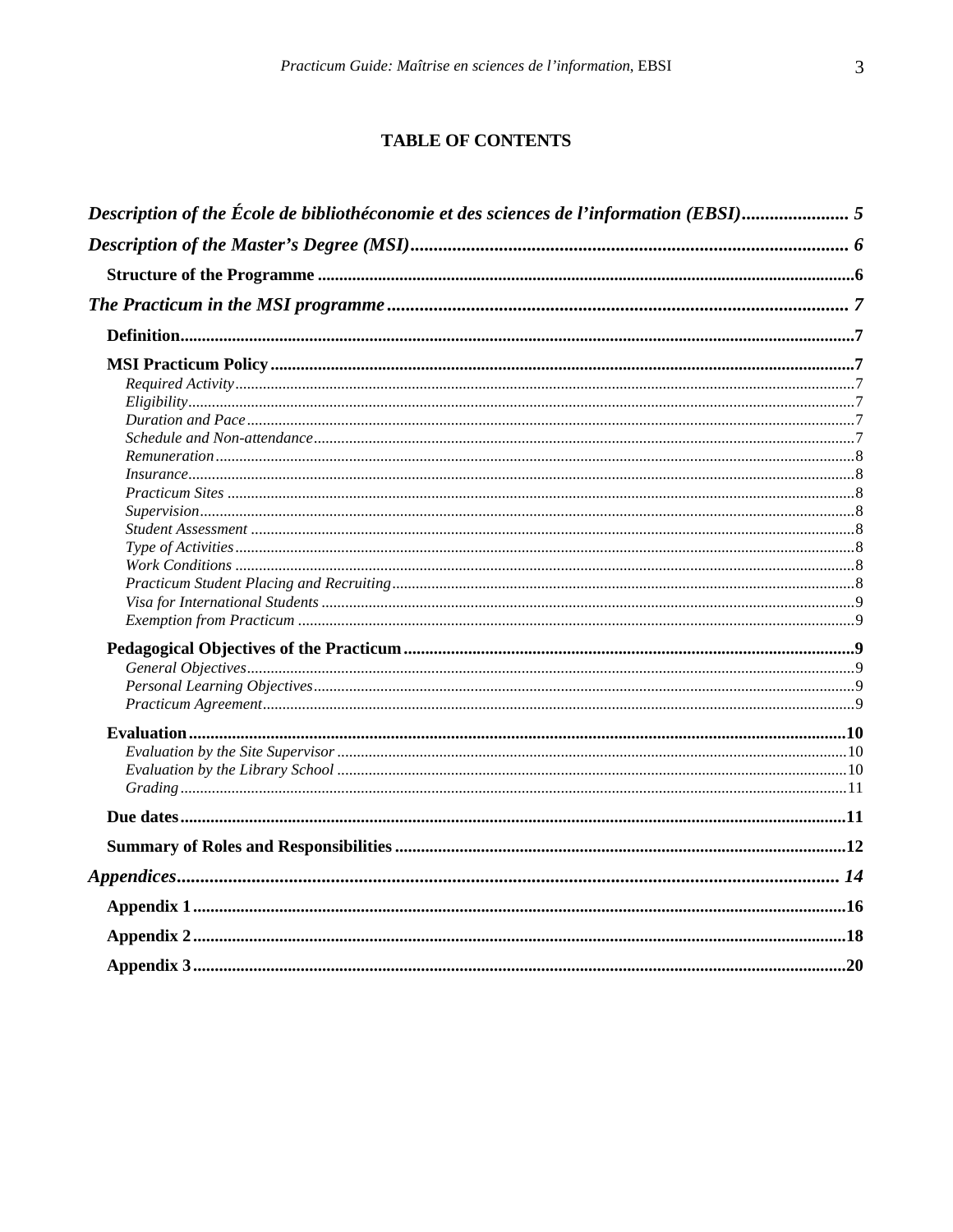The practicum, integrated in a graduate studies programme, is an excellent complement to the student curriculum. It involves the following intervening parties: the student, the site supervisor (practicum supervisor) and the faculty coordinator (practicum coordinator).

The professional milieu collaboration with the Library School, École de bibliothéconomie et des sciences de l'information (EBSI) is necessary for practica to exist. The practicum supervisor becomes a partner of the Library School in the student training. He not only supervises and evaluates the student, but he also acts as a mentor, coaching the student along the course of his practicum activities.

The practicum is a required activity for all the students enrolled in the professional options of the EBSI Master's degree. It has a duration of 36 days and is worth 6 credits. It takes place at the end of the programme.

This guide is meant to answer as many questions as possible for all the intervening parties of the practicum.

*Isabelle Dion Isabelle Bourgey* Practicum coordinator **Practicum** coordinator

Records Management and Archival Studies **Library Studies** 

Phone: (514) 343-2244 E-mail: isabelle.dion@umontreal.ca

- -
	- **Electronic Information Management**

**Strategic Information Management** 

Phone: (514) 343-2243 E-mail: isabelle.bourgey@umontreal.ca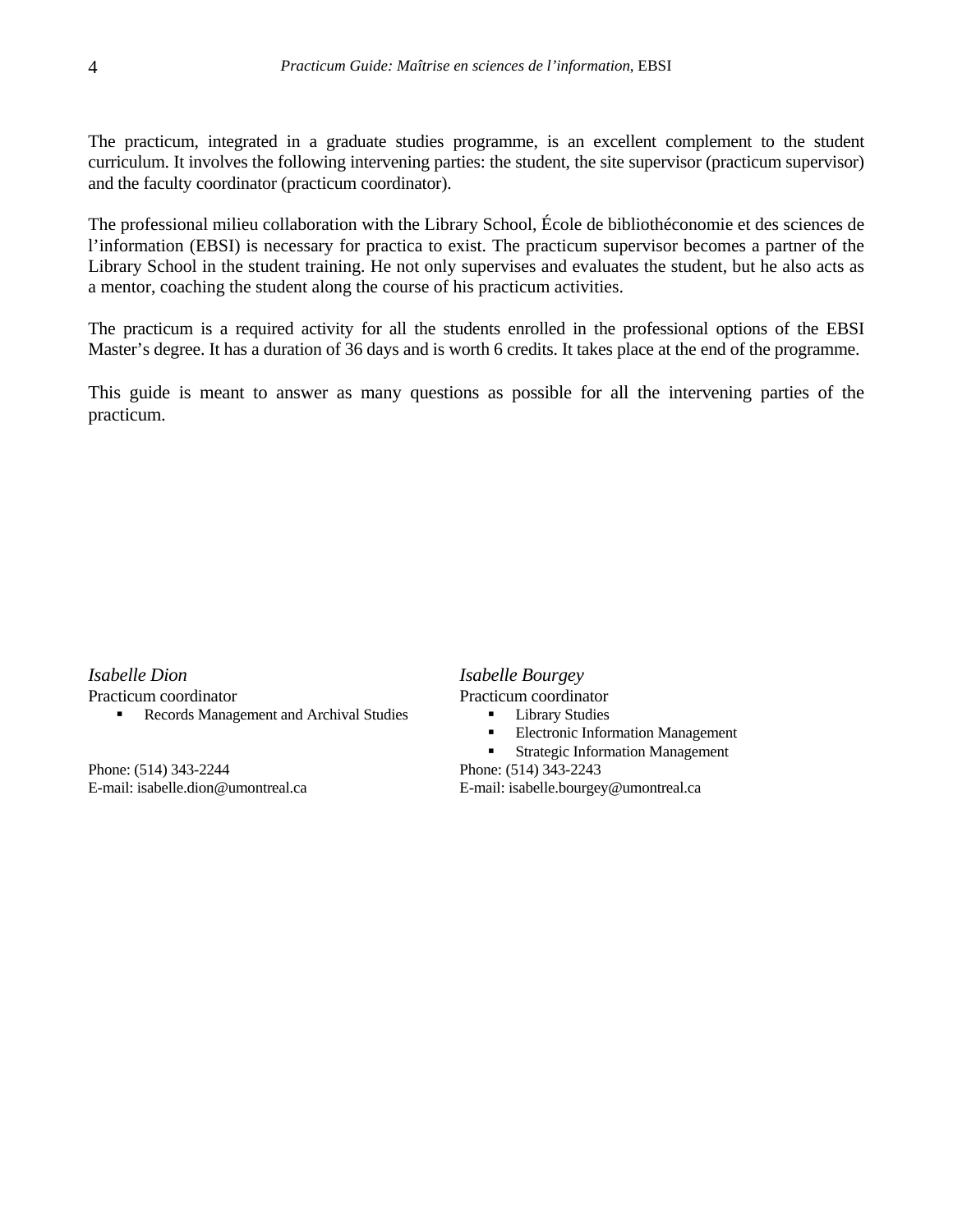### <span id="page-4-0"></span>**Description of the École de bibliothéconomie et des sciences de l'information (EBSI)**

The École de bibliothéconomie et des sciences de l'information, School of Library and Information Science, is a professional school created in 1937 as École des bibliothécaires (School of Librarians). Completely restructured in 1961, it was integrated with the Université de Montréal. The school received the ALA accreditation for the first time in 1969, and this accreditation has been subsequently renewed in 1975, 1985, 1992 and 2000.

From 1971 to 1984, the school offered a Master's degree in Librarianship (M.Bibl.). In 1984 the school changed its name to École de bibliothéconomie et des sciences de l'information (EBSI) and the name of the degree changed to Master of Library and Information Science (M.B.S.I.). In 1998, further to the revision of the master's program, the new degree became Master of Information Science (M.S.I.).

Since 1983 the school has also offered an undergraduate certificate in records management and archival studies, consisting of 10 courses for a total of 30 credits. For this program, the Université de Montréal grants the diploma of Certificate in archival studies (= Certificat en archivistique).

Since 1997, the School offers a doctoral programme (Ph.D.) in information science.

And finally, since 2001, the School also offers an undergraduate certificate in digital information management, consisting of 10 courses for a total of 30 credits. For this program, the Université de Montréal grants the diploma of Certificate in digital information management (= Certificat en gestion de l'information numérique).

The school's mission, in accordance with, and within the context of, the overall mission of the Université de Montréal, is to:

- educate professionals and researchers in the management of recorded information and knowledge, in order to optimize their transfer and use in society;
- contribute to the advancement of information-management-related knowledge and practices through its research activities at the national and international levels.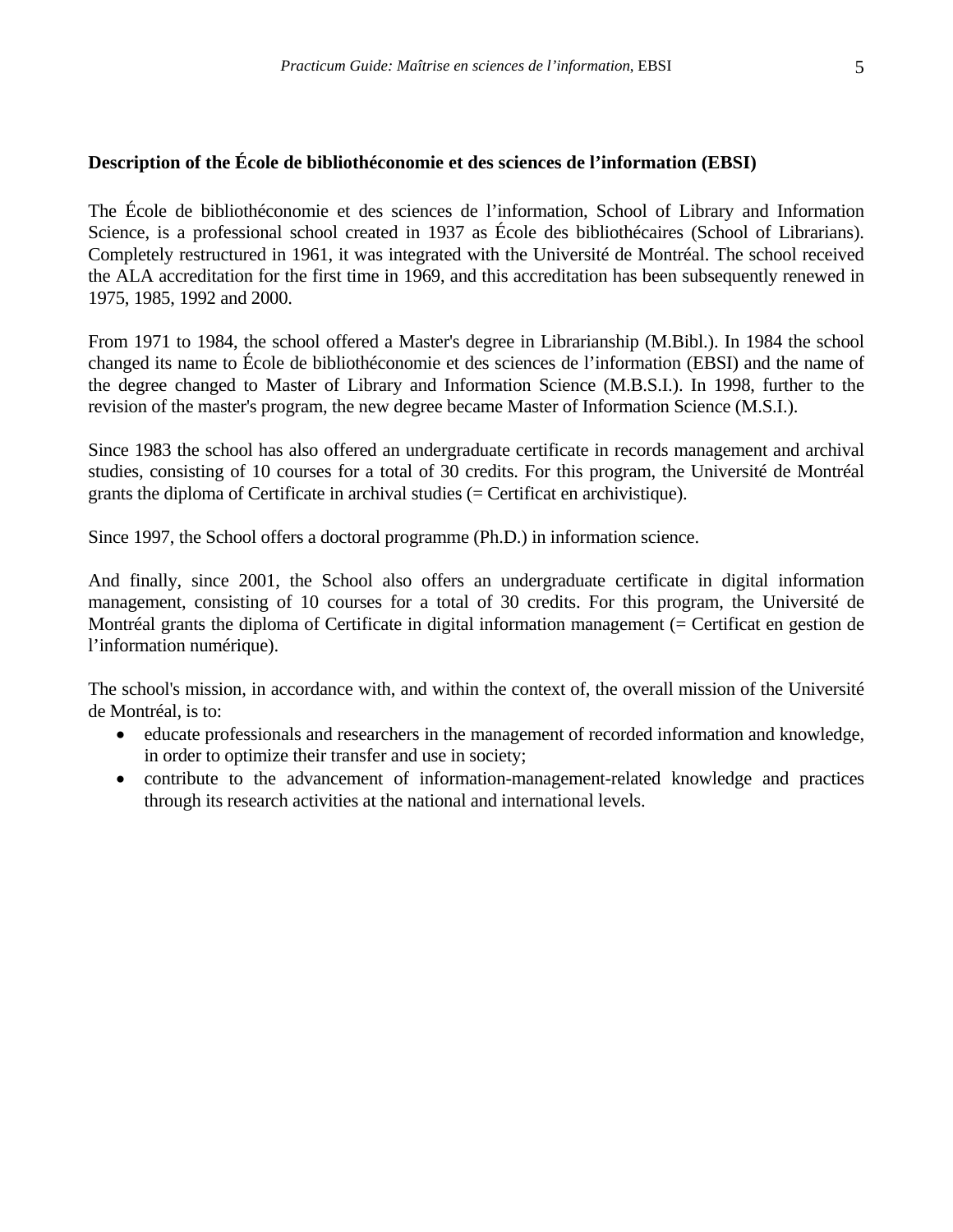# <span id="page-5-0"></span>**Description of the Master's Degree (MSI)**

The MSI is a 51-credit programme. It is usually completed in two years (full time).

The overall goal of the MSI programme is to educate information management specialists demonstrating the competencies, attitudes, and sense of responsibilities generally associated with the information management professions.

The MSI programme includes required core courses and offers a professional stream, an international stream and a research stream.

| Core courses (required)<br>$(18 \text{ credits})$                                                                          |                                                                                                   |                                                                                                                                                 |  |  |  |
|----------------------------------------------------------------------------------------------------------------------------|---------------------------------------------------------------------------------------------------|-------------------------------------------------------------------------------------------------------------------------------------------------|--|--|--|
| PROFESSIONAL STREAM                                                                                                        | <b>INTERNATIONAL STREAM</b>                                                                       | <b>RESEARCH STREAM</b>                                                                                                                          |  |  |  |
| elective courses<br>$(27 \text{ credit})$<br><b>OR</b><br>elective courses (21 credits)<br>+ directed research (6 credits) | elective courses<br>$(6 \text{ credits})$<br>$\! + \!\!\!\!$<br>required courses*<br>(21 credits) | elective courses<br>$(12 \text{ credits})$<br>$^{+}$<br>thesis<br>(21 credits)<br><b>OR</b><br>elective courses<br>$(6 \text{ credits})$<br>$+$ |  |  |  |
| practicum<br>$(6 \text{ credits})$                                                                                         | practicum**<br>(6 credits)                                                                        | thesis<br>$(21 \text{ credits})$<br>$^{+}$<br>practicum<br>$(6 \text{ credits})$                                                                |  |  |  |

*Structure of the Programme* 

\* Courses offered at HEG-ID, Geneva (Switzerland).

\*\* In the international stream, the praticum takes place in Switzerland and is coordinated by HEG-ID.

More detailed information on the MSI programme can be found in French at: http://www.ebsi.umontreal.ca/prog/index.html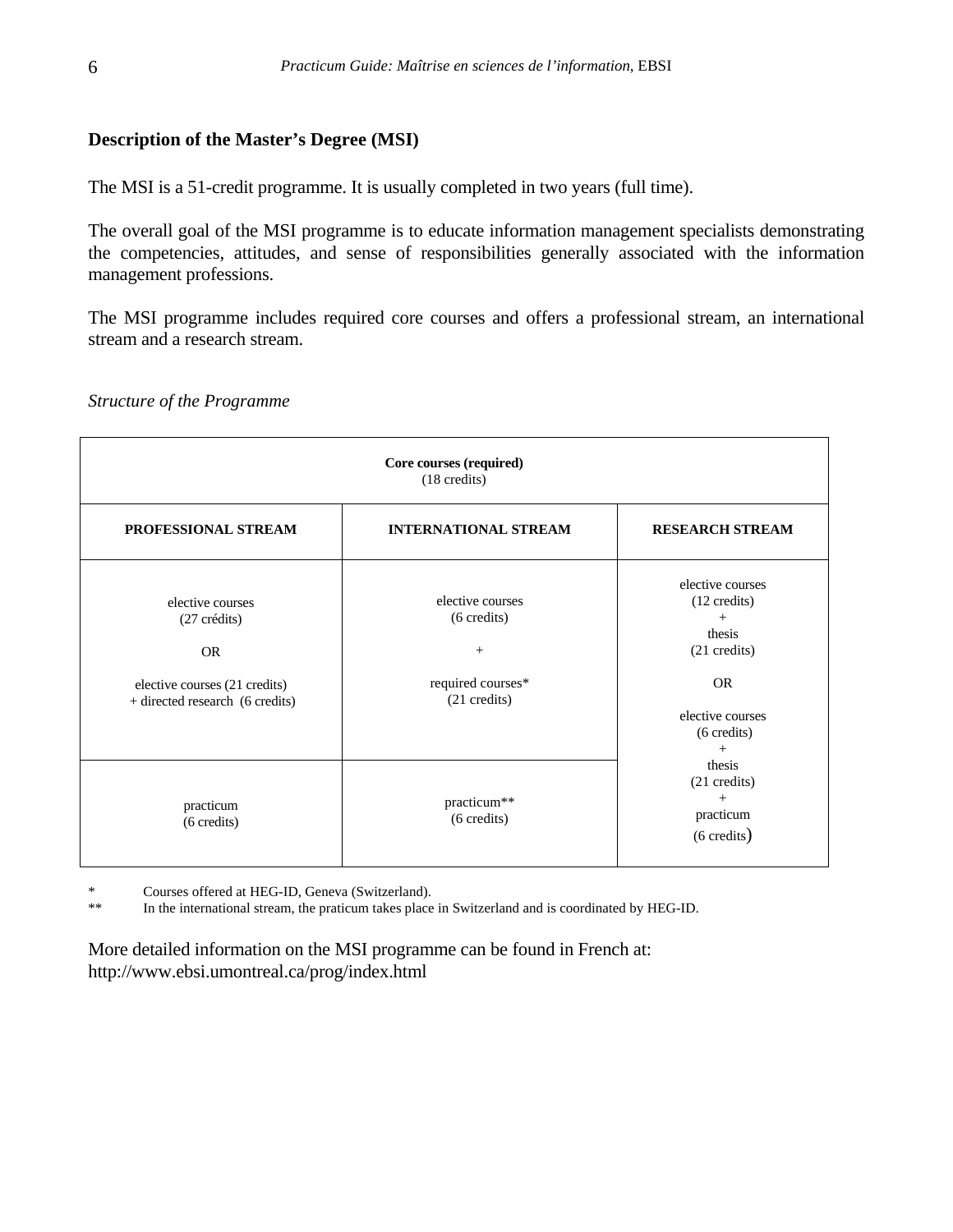#### <span id="page-6-0"></span>**The Practicum in the MSI programme**

#### *Definition*

The practicum is a practical learning experience offered to every student enrolled in the professional orientation of the MSI degree at the end of his second year. It takes place in the workplace.

#### *MSI Practicum Policy*

#### *Required Activity*

The practicum is a required activity (6 credits, SCI 6865) for all the students enrolled in the professional orientation.

#### *Eligibility*

Before a student can enroll in the practicum, the following requirements have to be met:

- All the core courses must be successfully completed (6 courses, 18 credits)
- A total of 39 credited (including the 18 credits of the core courses) must be successfully completed.

#### *Duration and Pace*

The practicum has a duration of 36 working days, including one meeting at the Library School.

The student can either do his practicum during the Winter Semester (January to April) at a minimum pace of three days per week, or he can do it during the Spring Semester (May and June), five days per week.

#### *Schedule and Non-attendance*

The student must comply with the practicum site work schedule, as long as the effective working day does not exceed 7.5 hours of work (excluding lunch and breaks). If the regular schedule exceeds 7.5 hours of work per day, there should be a special agreement between the site supervisor, the practicum coordinator and the student to lessen the total number of days of the practicum.

Non-working days do not count in the 36 days of the practicum.

The School recommends that the students participate in professional conferences or seminars that could take place during their practicum. But if they do, those days cannot be counted in their practicum schedule.

The student must report all non-attendances from the practicum to the supervisor and the coordinator. Subsequently, the student will have to add days to his practicum calendar or add extra hours at the end of the day, with the agreement of the supervisor.

The supervisor cannot ask the student to do overtime that would not be accounted for in his schedule (extra research or reading, for instance). If this is needed for the practicum project, all the hours spent by the student on the project, whether on site or outside the institution (university library, computer lab, home reading or writing, for instance) will be accounted for in the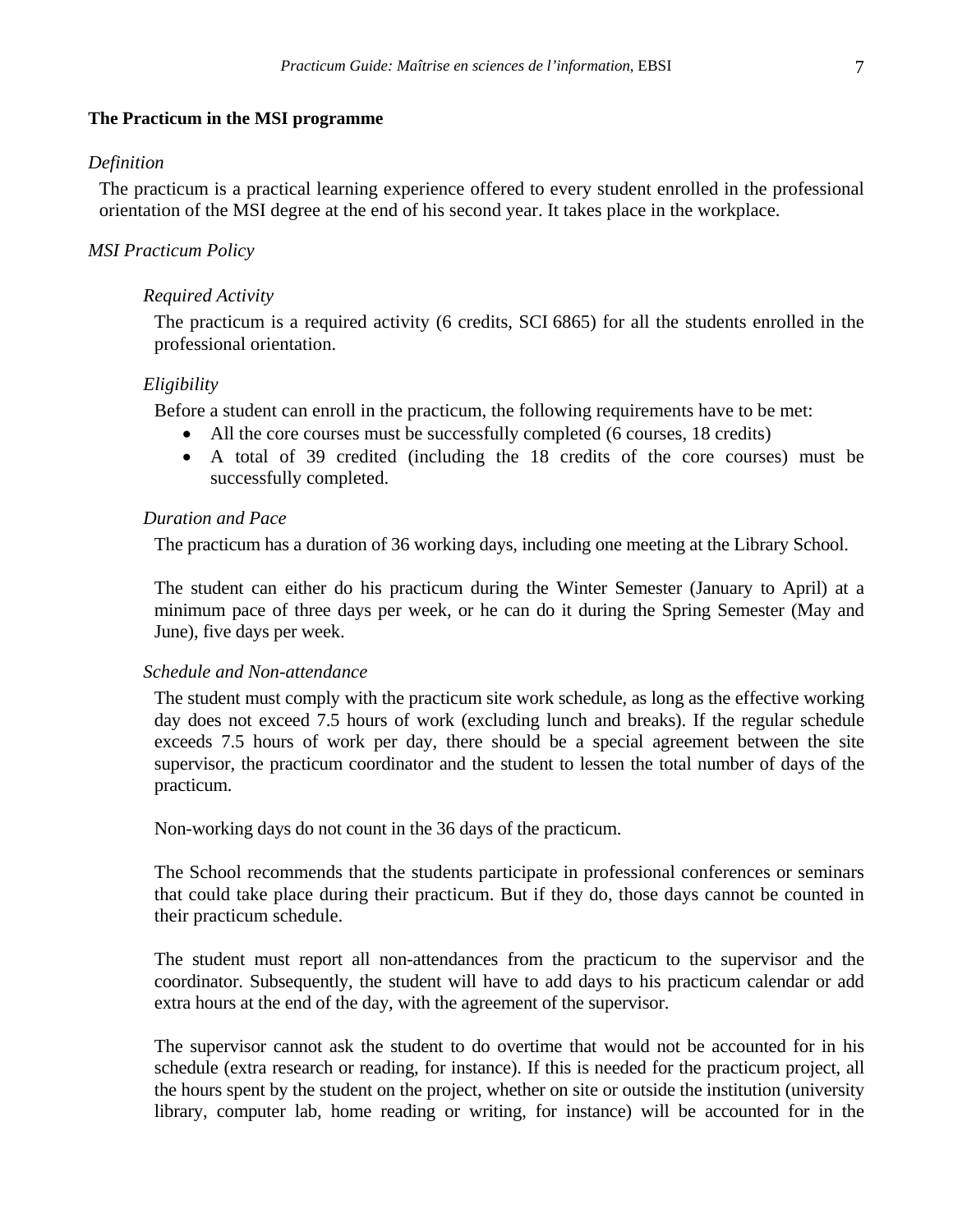<span id="page-7-0"></span>practicum calendar. The student needs to obtain his practicum supervisor agreement for those modifications.

#### *Remuneration*

The practicum student is not paid by the institution where his practicum takes place. This applies to every student without any exception.

#### *Insurance*

The practicum students are covered by the Université de Montréal insurance policy for general civil responsability. The file number at the Commission de la santé et de la sécurité du travail (CSST) of Québec is 239002A8.

#### *Practicum Sites*

The practicum takes place in organisations that need information management professionals. The School takes all available measures to ensure confidentiality of information during the practicum.

#### *Supervision*

The site supervisor must be a professional in information management and preferably detain a master's degree in information science or an equivalent degree. If the organisation cannot provide such a professional, the School practicum coordinator can act as practicum co-supervisor with a School professor. Someone within the organisation must be available to the student onsite for the duration of the practicum.

#### *Student Assessment*

The site supervisor is responsible of assessing the student professional competencies and personal qualities using the *Student assessment form* (see Appendix 1). This evaluation accounts for 40% of the final grade of the student. The School is responsible for the remaining 60% of the evaluation.

#### *Type of Activities*

Activities of the practicum student must be of a professional level and related to his option (Records Management and Archives, Library Studies, Electronic Information Management, Strategic Information Management). The student can either participate in the day-to-day activities of the site, work on a special project or a combination of both.

#### *Work Conditions*

The practicum site must provide appropriate working conditions and all the professional tools needed by the student in accordance to the practicum project.

#### *Practicum Student Placing and Recruiting*

The placing process starts at the beginning of the Fall Semester, for both Winter and Spring practica. Institutions interested in recruiting a practicum student should therefore contact the practicum coordinators during or before the fall semester.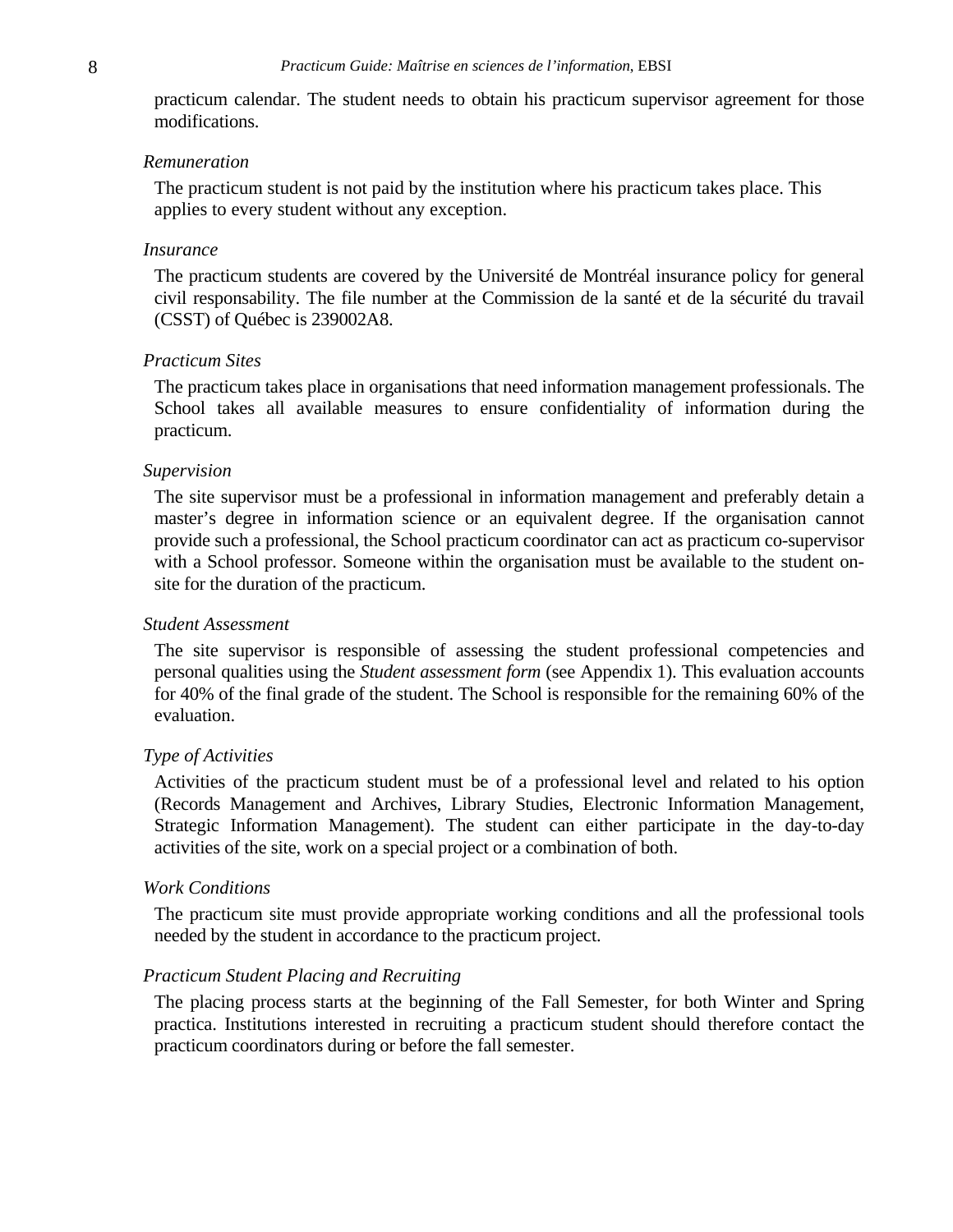#### <span id="page-8-0"></span>*Visa for International Students*

In Canada, any practicum, paid or not, is considered a job by Immigration and Citizenship Canada. Students are responsible for taking all appropriate legal, notably applying for a visa.

#### *Exemption from Practicum*

A student can ask for an exemption from the required practicum if he already has at least six months of professional experience in a variety of functions, acquired in the past three years. See the practicum coordinator for further details.

#### *Pedagogical Objectives of the Practicum*

#### *General Objectives*

The practicum should allow each student to:

- link his theoretical knowledge to a practical experience
- develop his professional competencies
- develop his personal qualities
- define his professional preferences
- have an overview of variety of workplaces

#### *Personal Learning Objectives*

The site supervisor and the student work out a practicum agreement together. Based on this agreement, the student must draft personal learning objectives related to the activities planned for the practicum and indicated in the agreement. Those objectives must fall within three categories: theoretical knowledge, practical knowledge and skills and personal qualities. Those personal learning objectives are confidential and handed over to the coordinator only.

#### *Practicum Agreement*

The practicum agreement (see Appendix 3, *Practicum Agreement form*) is a detailed description of the practicum activities. It is the learning contract between the site supervisor, the student and the practicum coordinator.

An approximate time of execution must be allotted to all listed activities. This information is indicative only. It allows the three parties (site supervisor, student and practicum coordinator) to assess the relative importance of each activity. All three parties must sign the agreement. The original document stays in the student's file in the practicum coordinator's office.

The practicum calendar must include a welcoming phase (introduction to colleagues, site and policies of the organisation) and a training period where the student can familiarised himself with the organisation tools and practices.

The practicum agreement can be modified during the practicum as long as the three parties agree on the changes, especially if the changes include extra activities that are note related to the student option.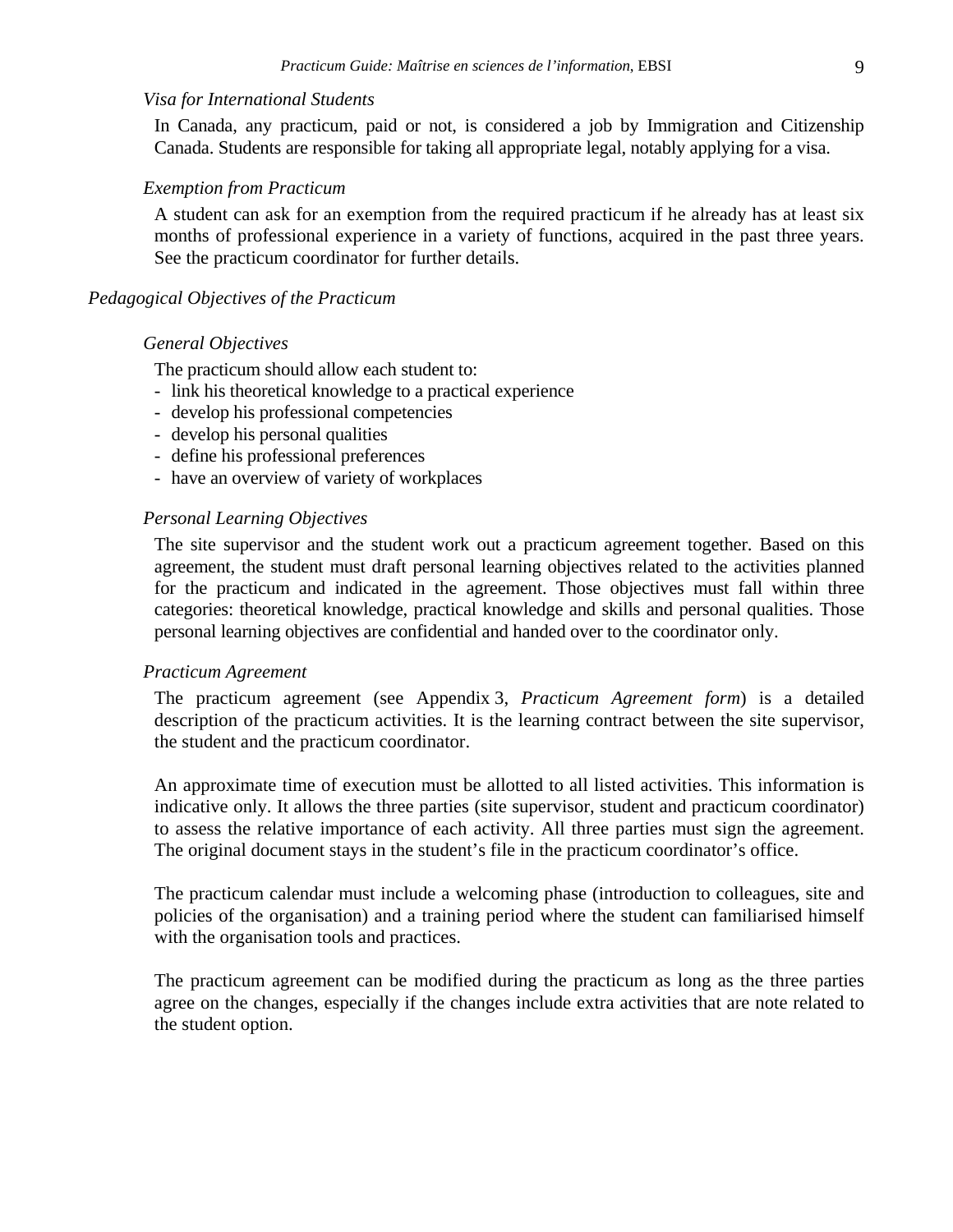#### <span id="page-9-0"></span>*Evaluation*

During his curriculum, the student is evaluated on his theoretical knowledge (exams, research projects) and on his practical knowledge (case studies, labs, etc.). During his practicum, apart from his professional competencies, the student is also evaluated on his personal qualities.

#### *Evaluation by the Site Supervisor*

As the person in charge of the student in the organisation, the role of the site supervisor is very important in the practicum. He helps the student acquire field experience and build confidence in his professional competencies. The practicum may be the first professional experience of the student. It is important to remember that the practicum is still a learning experience for the student. Best effort and growth are expected more than proficiency. Frequent discussions on the "how tos" but especially the "whys" of professional practice and decisions are extremely valuable for the student. Regular meetings with the student to discuss his worries and accomplishments will help him improve and reach his learning objectives.

#### *Mid-course Evaluation*

The supervisor proceeds with a formative evaluation of the student at mid-course of the practicum. This evaluation is informative and will not be accounted for in the final grade of the student. The purpose is to detect problems and make necessary adjustments in due time. This gives the student a chance to improve before the final evaluation. The supervisor and the student can discuss all the items on the final evaluation form (see Appendix 1).

#### *Final On-site Evaluation*

The final evaluation by the site supervisor is formal and accounts for 40% of the final grade of the student. The supervisor uses the School *Student assessment form* (see Appendix 1). This form includes criteria for assessing professional competencies and personal qualities. While filling it, the supervisor should take into account the progress made since the mid-course evaluation. The student is responsible for acknowledging the evaluation and handing the form over to the practicum coordinator. This assessment accounts for 40% of the final grade of the student.

#### *Evaluation by the Library School*

The School evaluation accounts for the remaining 60% of the final grade of the student. The assessment tools are the journal, the practicum report and the practicum meeting.

#### *Journal*

The student journal contains the description of the activities and reflections on the students learning objectives. It indicates the progress made by the student as he goes along his practicum.

The journal is handed over to the practicum coordinator.

#### *Practicum Report*

The practicum report is composed of a summary of the main activities and a synthesis of the level of learning attained by the student.

The practicum report is handed over to the practicum coordinator and the site supervisor.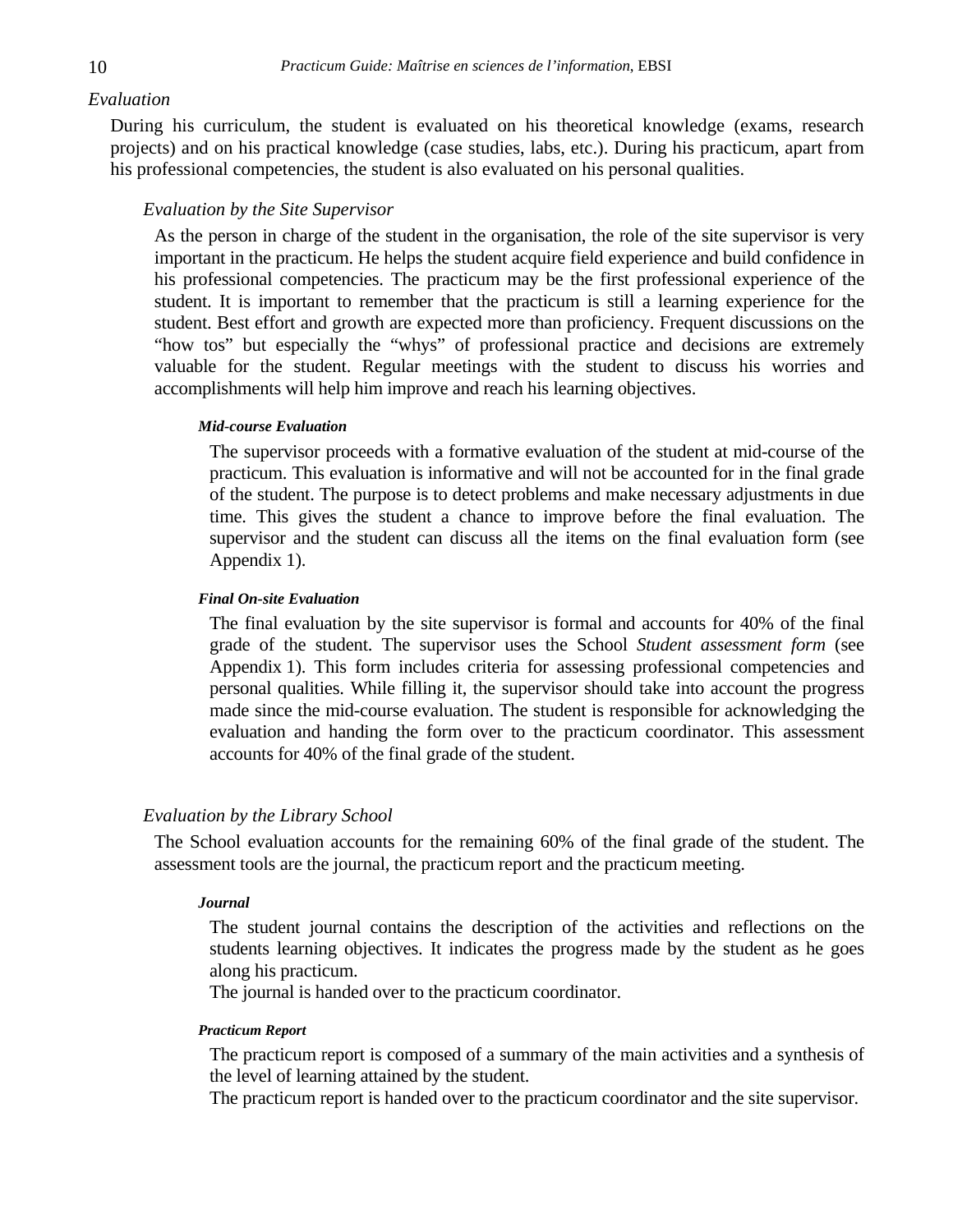#### <span id="page-10-0"></span>*Practicum Meeting*

Meetings of six to eight practicum students are called by the practicum coordinator in the middle of the practicum. Each student gives an oral presentation of his practicum site and his project.

The students whose practicum does not take place in the greater Montréal area are exempted from attending the practicum meeting. In lieu of the meeting, they have to hand over a brief mi-course report describing their practicum site and their project.

#### *Grading*

Below is the grading scale used at EBSI, as voted by the departmental assembly, in conformity with the Université de Montréal by-laws for graduate studies.

| <b>LETTER</b>        | <b>DESCRIPTION</b> | <b>POINTS</b>                         |
|----------------------|--------------------|---------------------------------------|
| $A+$<br>Α<br>A-      | Excellent          | 4.3<br>4.0<br>3.7                     |
| B+<br>B<br><b>B-</b> | Good               | 3.3<br>3.0<br>2.7                     |
| C+<br>C<br>C-        | Fair<br>Failure    | $\frac{2.3}{2.0}$ <sup>1</sup><br>1.7 |
| D+<br>D              | Failure            | 1.3<br>1.0                            |
| E<br>F               | Failure            | 0.5<br>0.0                            |

Grade **A+** excellent, above expectations

- Grade A excellent, exactly as expected
- Grade **B** as expected with minor corrections
- Grade **C** globally acceptable with errors
- Grade **D** half what is expected, with major errors
- Grade **E** Not meeting minimal expectations
- Grade **F** Not handed over or plagiarism

### *Due dates*

 $\overline{a}$ 

The practicum coordinators decide of the due date for practicum documents (journal and report) and assessment form and inform the students, in writing at the beginning of the semester. The students are responsible of meeting that deadline.

In case of delay, the following penalties are applied:

- First week of delay: 5% for each day of delay for each document, to a maximum of 35%
- On the eighth calendar day: grade F (failure) or zero

<span id="page-10-1"></span><sup>&</sup>lt;sup>1</sup> Minimal passing grade for graduate students.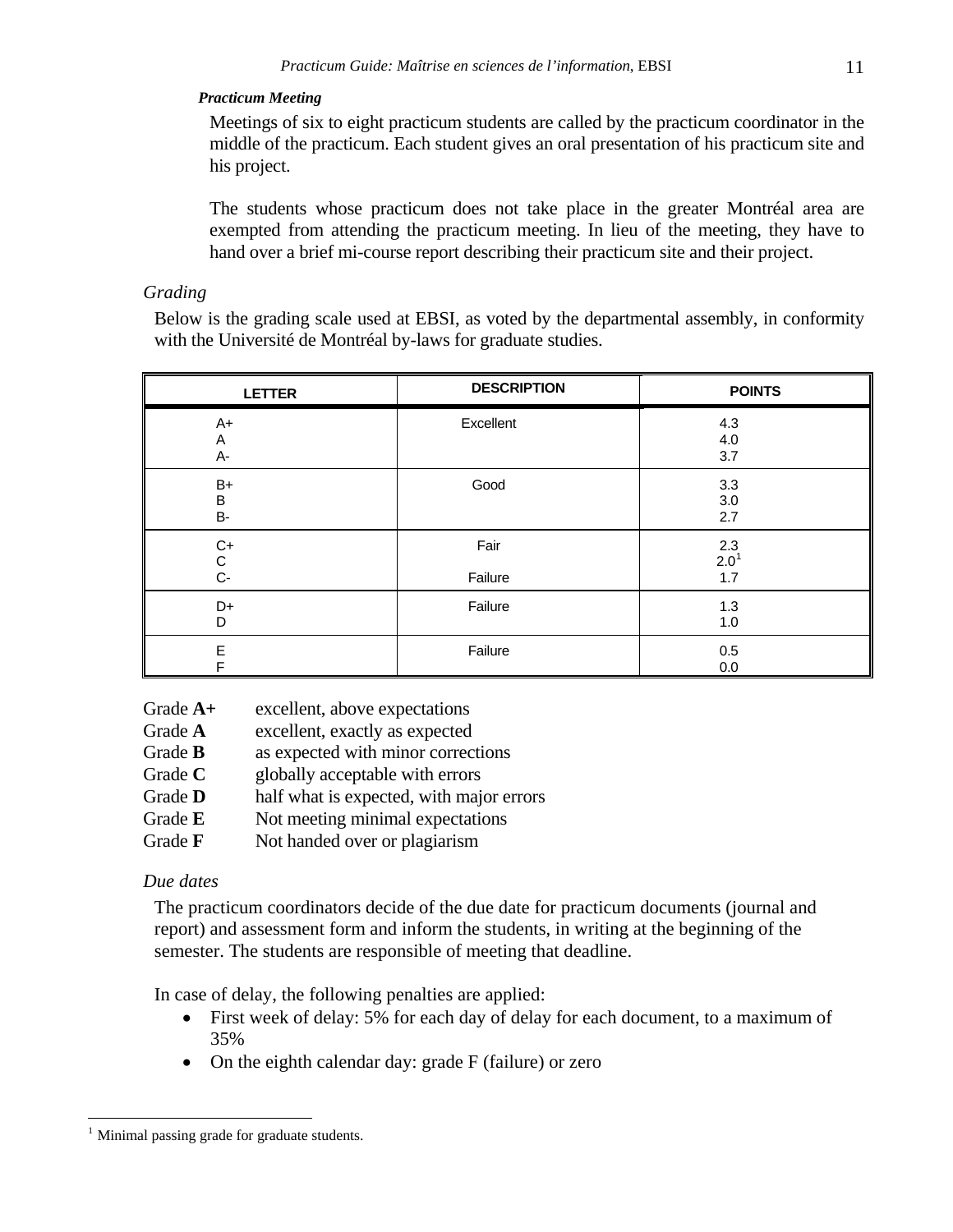<span id="page-11-0"></span>To obtain a delay, a student must ask the coordinator for a written permission befor the due date. If the coordinator the coordinator grants the permission, she must advise the student and the School administration. The delay cannot exceed three months after the end of the semester.

|  |  |  | Summary of Roles and Responsibilities |
|--|--|--|---------------------------------------|
|--|--|--|---------------------------------------|

| <b>STEPS</b>                        | <b>PRACTICUM</b><br><b>COORDINATORS</b>                              | PRACTICUM STUDENTS                                                              | <b>SITE SUPERVISORS</b>                                                                                                       |
|-------------------------------------|----------------------------------------------------------------------|---------------------------------------------------------------------------------|-------------------------------------------------------------------------------------------------------------------------------|
| <b>PRACTICUM</b><br><b>PLANNING</b> | Call meeting #1 and distribute<br>the practicum policy               | Attend meeting #1 (general<br>information on practicum)                         | Read the Practicum Guide                                                                                                      |
|                                     |                                                                      | Read the Practicum Guide                                                        | Obtain authorisation to recruit                                                                                               |
|                                     | Look for practicum sites and<br>projects                             | Think about their expectations<br>for their practicum                           | a practicum student and make<br>sure their organisation can<br>provide appropriate working<br>conditions                      |
|                                     | Check for the quality of the<br>supervision offered                  | Meet the coordinator with their<br>résumé                                       | Plan time for the supervision                                                                                                 |
|                                     | Meet the students individually                                       |                                                                                 | Contact the coordinator with a                                                                                                |
|                                     | Look for specific projects<br>according to the students<br>interests |                                                                                 | description of their project                                                                                                  |
|                                     | Pair students to a supervisor<br>and inform them                     | Contact their supervisor                                                        |                                                                                                                               |
|                                     | Answer questions and<br>concerns from students and<br>supervisors    | Discuss the supervisor's<br>expectations and their own                          | Present the project to the<br>student (activities, calendar,<br>expectations), describe the<br>level of supervision available |
|                                     |                                                                      |                                                                                 | Fill in the Practicum<br>Agreement Form, including<br>the description of activities                                           |
|                                     |                                                                      | Sign the practicum agreement<br>and hand it over to the<br>coordinator          | Sign the agreement and hand<br>it to the student                                                                              |
|                                     | Sign the practicum agreement                                         |                                                                                 |                                                                                                                               |
|                                     | Meet the students and explain<br>the unfolding of the practicum      | Attend the meeting #2<br>(unfolding of the practicum and<br>assessment methods) |                                                                                                                               |
|                                     | and the assessment methods                                           | Find out information about their<br>practicum site                              |                                                                                                                               |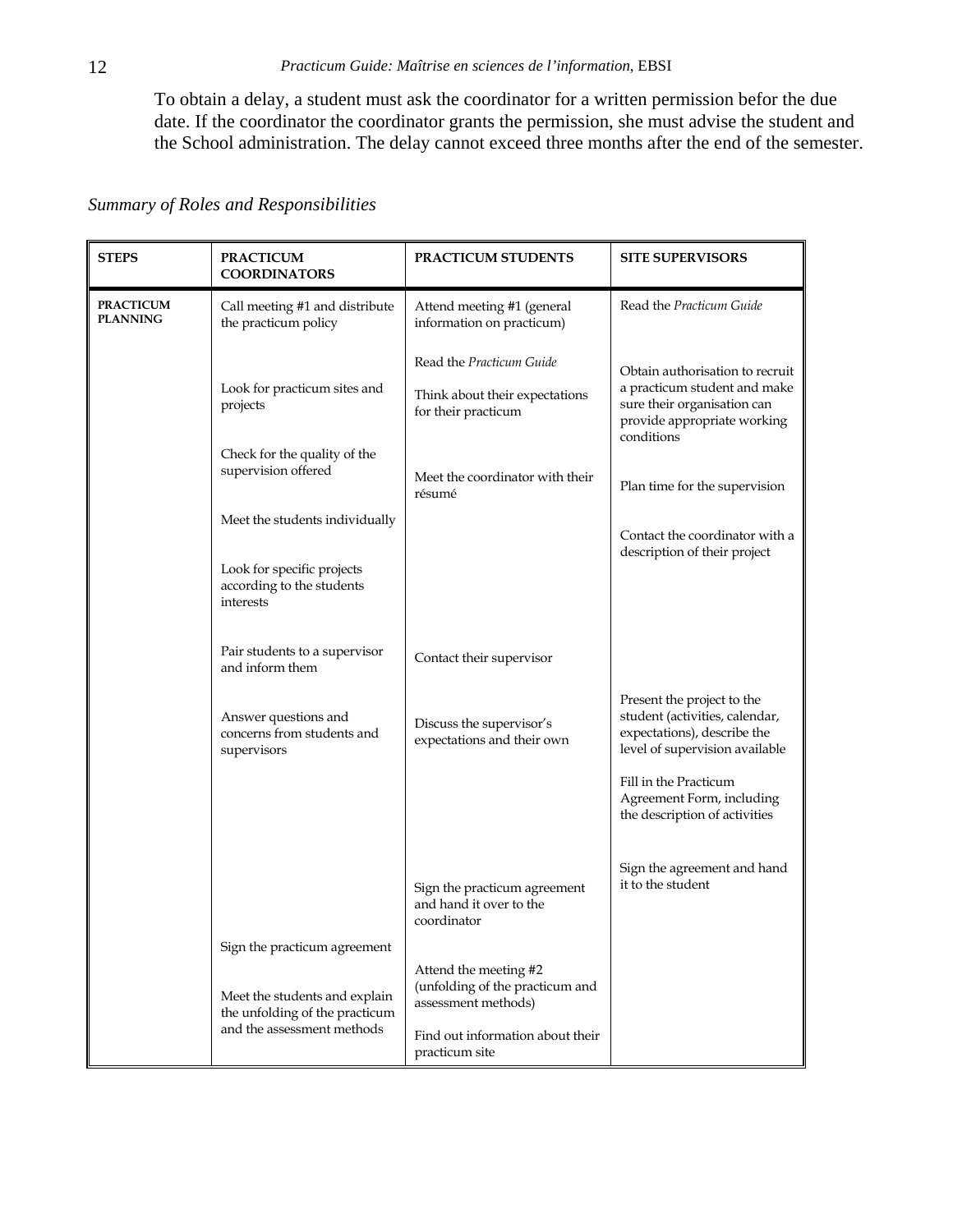# *Summary of Roles and responsibilities (cont'd)*

| <b>STEPS</b>      | <b>PRACTICUM</b><br><b>COORDINATORS</b>                                                                   | PRACTICUM STUDENTS                                                                                                           | <b>SITE SUPERVISORS</b>                                                                                               |
|-------------------|-----------------------------------------------------------------------------------------------------------|------------------------------------------------------------------------------------------------------------------------------|-----------------------------------------------------------------------------------------------------------------------|
| <b>PRACTICUM</b>  | Act as first-respondents<br>Intervene in case of difficulties<br>Visit the students and<br>supervisors    | Start the practicum<br>Write their journal<br>Get acquainted with their<br>practicum organisation                            | Introduce the student to the<br>site, policies, practices and<br>employees of the organisation                        |
|                   |                                                                                                           | Integrate in their workplace                                                                                                 | Describe the unfolding of the<br>activities and the professional<br>tools available<br>Regularly check the quality of |
|                   |                                                                                                           | Execute the practicum activities<br>and validate their<br>methodologies                                                      | the student work<br>Act as first respondent on-site                                                                   |
|                   |                                                                                                           | Interact with the supervisor<br>Observe the environment                                                                      | Discuss practices, decisions<br>and particularities of their<br>organisation with the student                         |
|                   | Call, lead and grade meetings<br>#3 (site and project<br>descriptions)                                    | Get approval for their<br>presentation (meeting #3)                                                                          | Approve the student<br>presentation outline (meeting<br># 3)                                                          |
|                   |                                                                                                           | Attend meeting #3<br>Discuss mid-course evaluation                                                                           |                                                                                                                       |
|                   |                                                                                                           | with supervisor<br>Make adjustments if necessary                                                                             | Discuss mi-course evaluation<br>Discuss and readjust activities<br>and supervision if necessary                       |
|                   |                                                                                                           | Finish their practicum                                                                                                       |                                                                                                                       |
| <b>EVALUATION</b> |                                                                                                           | Receive their final evaluation<br>and discuss it                                                                             | Complete the evaluation form<br>and hand it over to the<br>student                                                    |
|                   | Evaluate the practicum<br>documents (journal and<br>report) and compile the final<br>grade of the student | Complete their journal, write<br>their report and hand them over<br>to the coordinator with the<br>completed evaluation form |                                                                                                                       |
|                   | Report to the School Studies<br>Committee                                                                 | Hand over a copy of their report<br>to the supervisor                                                                        | Receive the practicum report<br>and check exactitude. Contact<br>the coordinator if necessary                         |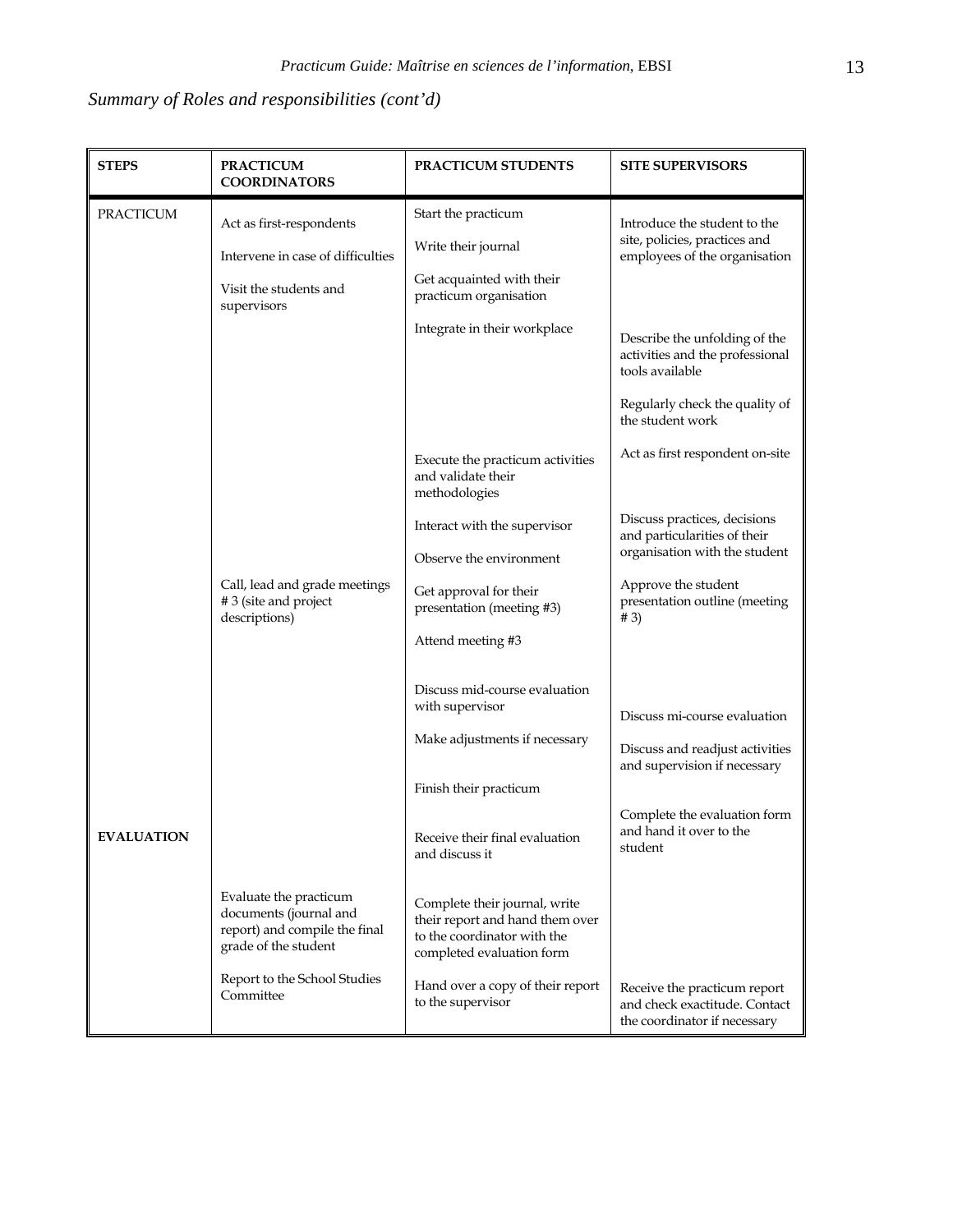# <span id="page-13-0"></span>**Appendices**

- 1. Student Assessment Form
- 2. Practicum Agreement Form
- 3. Approval of the Presentation Outline Form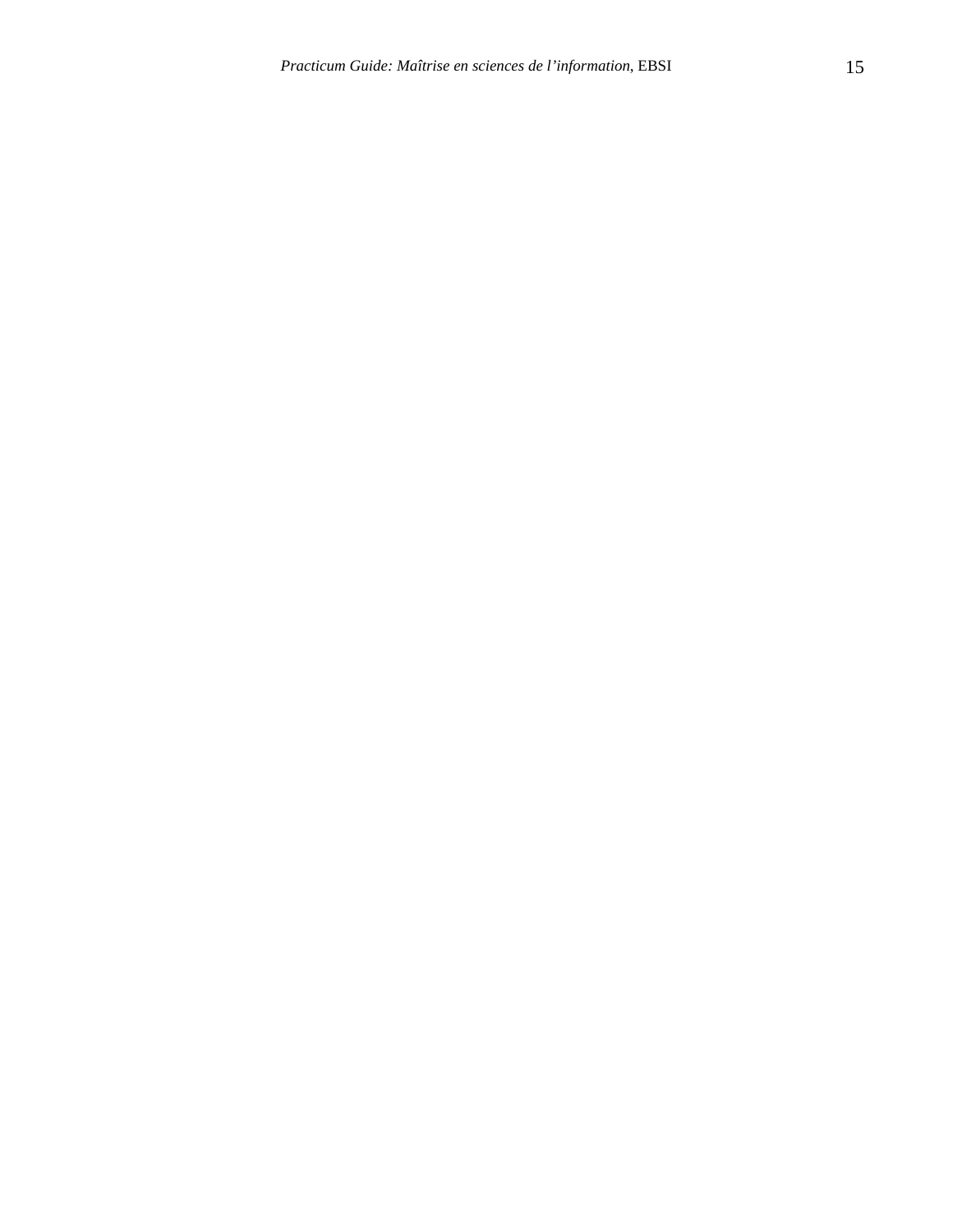<span id="page-15-0"></span>

#### *Appendix 1*

# **STUDENT ASSESSMENT FORM BY THE SITE SUPERVISOR EBSI – SCI 6865**

|                                                                                                                                                                                                                                |        | _Option:_______________ |
|--------------------------------------------------------------------------------------------------------------------------------------------------------------------------------------------------------------------------------|--------|-------------------------|
| Practicum Semester: 20 FALL □                                                                                                                                                                                                  | WINTER | $SPRING \quad \Box$     |
|                                                                                                                                                                                                                                |        |                         |
|                                                                                                                                                                                                                                |        |                         |
| Phone: the contract of the contract of the contract of the contract of the contract of the contract of the contract of the contract of the contract of the contract of the contract of the contract of the contract of the con |        |                         |

*This evaluation counts for 40% of the final grade of the practicum. Please, indicate your assessment for each item on the list by checking the appropriate box. Do not hesitate to weight your grading using plus (+) or minus (-) signs*.

| A+ to A-         | B+ to B- | C+ to C | to F -  | N/A          |
|------------------|----------|---------|---------|--------------|
| <b>Excellent</b> | Good     | Fair    | Failure | Not relevant |

Professional competencies:

| The practicum student:                                                                                       | A | В | С | <b>Failure</b> | N/A |
|--------------------------------------------------------------------------------------------------------------|---|---|---|----------------|-----|
| masters the basic knowledge and skills of<br>information science (tools, methods, techniques,<br>operations) |   |   |   |                |     |
| • masters information technologies                                                                           |   |   |   |                |     |
| • is aware of the special characteristics of the<br>milieu                                                   |   |   |   |                |     |
| • understands the organisational culture of the site                                                         |   |   |   |                |     |
| • has an appropriate cultural background for the<br>practicum project                                        |   |   |   |                |     |
| • easily applies his knowledge to his practicum<br>activities                                                |   |   |   |                |     |
| • is capable of thinking out a problem (ability to<br>size up a situation and take appropriate action)       |   |   |   |                |     |
| • is able to present a clear argumentation of his<br>opinion                                                 |   |   |   |                |     |
| • plans his work and organises his time effectively                                                          |   |   |   |                |     |
| • produces useful work in accordance to the<br>organisation goals                                            |   |   |   |                |     |
| • validates his work methods                                                                                 |   |   |   |                |     |
| • produces quality work                                                                                      |   |   |   |                |     |
| • shows professionalism in his work                                                                          |   |   |   |                |     |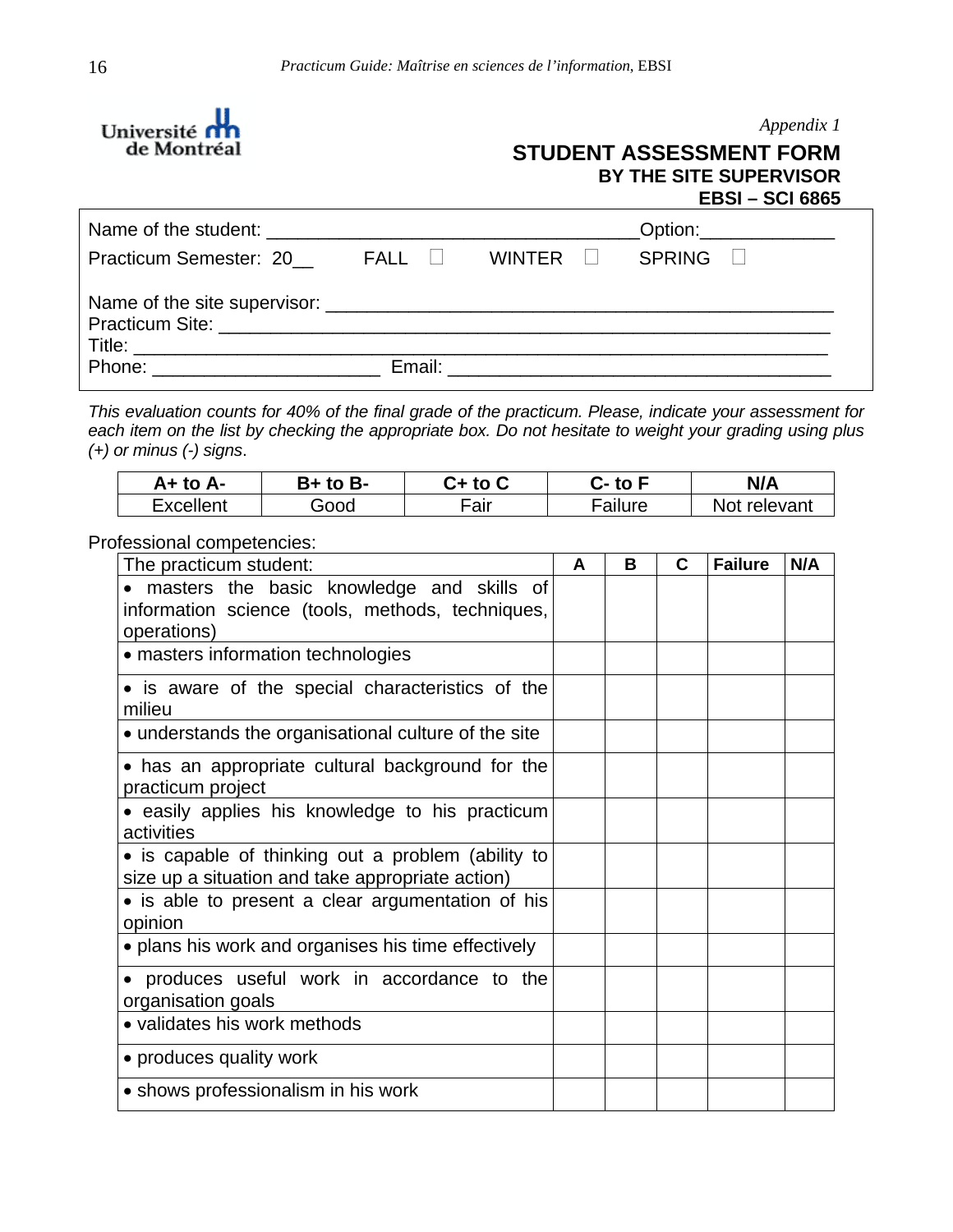Personal qualities

| The practicum student demonstrates:                                                  | A | B | C | <b>Failure</b> | N/A |
|--------------------------------------------------------------------------------------|---|---|---|----------------|-----|
| • creativity                                                                         |   |   |   |                |     |
| $\bullet$ initiative                                                                 |   |   |   |                |     |
| $\bullet$ autonomy                                                                   |   |   |   |                |     |
| • capacity to make a decision                                                        |   |   |   |                |     |
| motivation (intellectual curiosity, enthusiasm,<br>willingness to learn and improve) |   |   |   |                |     |
| • maturity (self control, discernment, persistence,<br>diligence)                    |   |   |   |                |     |
| • flexibility                                                                        |   |   |   |                |     |
| • punctuality                                                                        |   |   |   |                |     |
| • communication skills (written)                                                     |   |   |   |                |     |
| • communication skills (oral)                                                        |   |   |   |                |     |
| • ability to work within a team                                                      |   |   |   |                |     |
| • a service oriented attitude                                                        |   |   |   |                |     |

# **Overall Evaluation**

(Please complete your assessment indicating the student's strengths and weaknesses and your general evaluation)

The student has read this completed evaluation form \_\_\_\_. The student agrees with this evaluation \_\_. The student does not agree with this evaluation \_\_. **\_\_\_\_\_\_\_\_\_\_\_\_\_\_\_\_\_\_\_\_\_\_\_\_\_\_\_\_\_\_\_ \_\_\_\_\_\_\_\_\_ \_\_\_\_\_\_\_\_\_\_\_\_\_\_\_\_\_\_\_\_\_\_\_\_\_\_\_ \_\_\_\_\_\_\_\_\_ Signature of the site supervisor Date Signature of the student Date**  N.B. Please hand this completed and signed form to the student who will forward it to the practicum coordinator.

**Thank you for your collaboration! 1999-09-02 2009-09-02** 2009-09-02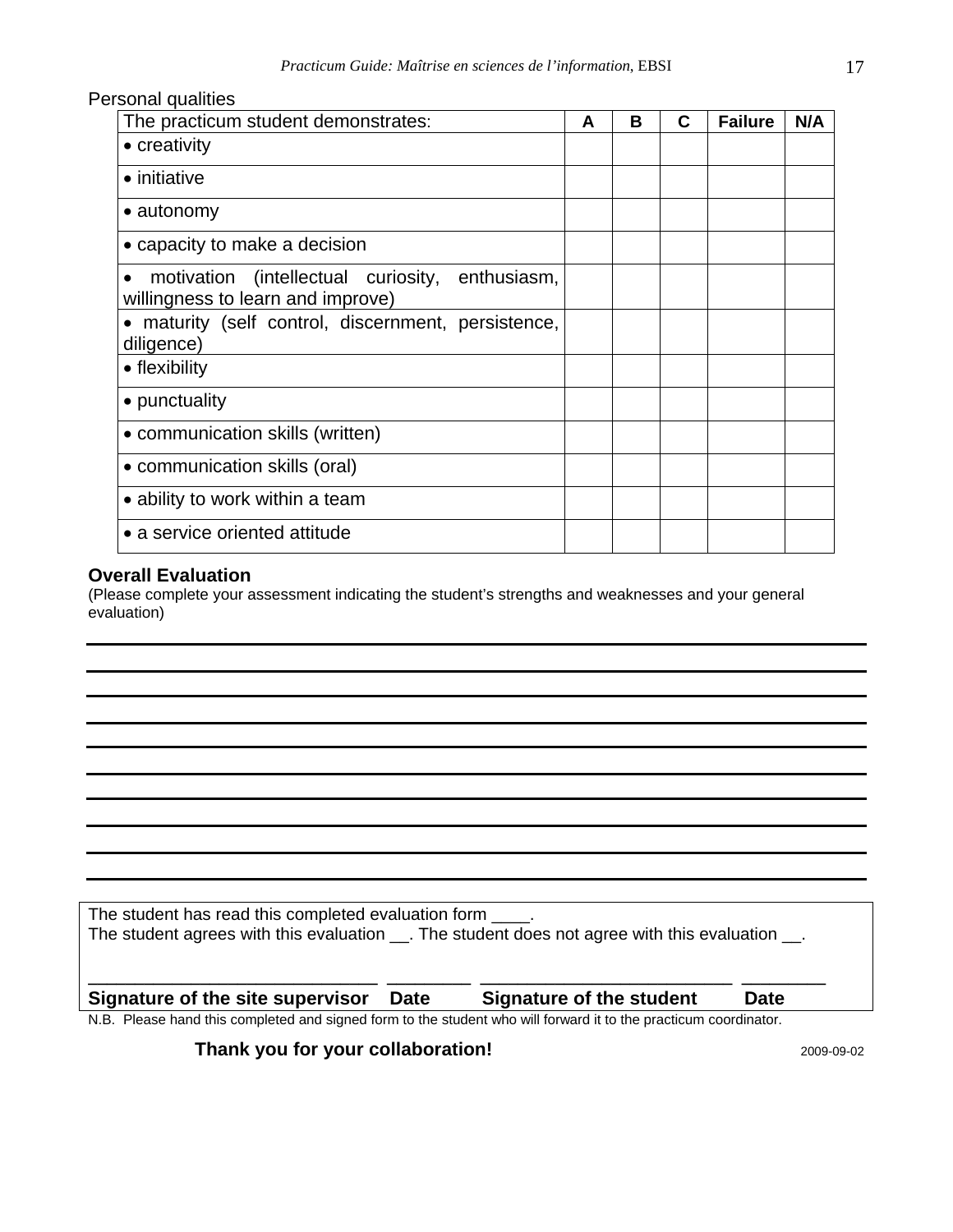<span id="page-17-0"></span>

# *Appendix 2* **PRACTICUM AGREEMENT FORM EBSI - SCI 6865**

٦

# **Address of the student during the practicum**

| Address: _______                |                                                 |  |
|---------------------------------|-------------------------------------------------|--|
|                                 | Email: <u>_________________________________</u> |  |
| Option:                         |                                                 |  |
| <b>Library Studies</b>          | <b>Strategic Information Management</b>         |  |
| Records Management and Archives | <b>Electronic Information Management</b>        |  |

# **Practicum Organisation**

|                       | Province: _____________________ Postal code: ___________________________________ |  |
|-----------------------|----------------------------------------------------------------------------------|--|
| Practicum Supervisor: |                                                                                  |  |
|                       |                                                                                  |  |

# **Practicum Planning**

| Semester 20                                                                           | FALL II<br>The practicum is 36 days long including two half-day at EBSI. It is not a paid practicum.<br>Starting date | <b>WINTER</b>    | <b>SPRING</b> |
|---------------------------------------------------------------------------------------|-----------------------------------------------------------------------------------------------------------------------|------------------|---------------|
| Practicum days                                                                        | __ __ __ __ _<br>Tu<br>W<br>м<br>Th<br>F                                                                              | Particularities: |               |
| Number of hours per day: ________<br>* excluding lunch and breaks, min 6h30, max 7h30 |                                                                                                                       |                  |               |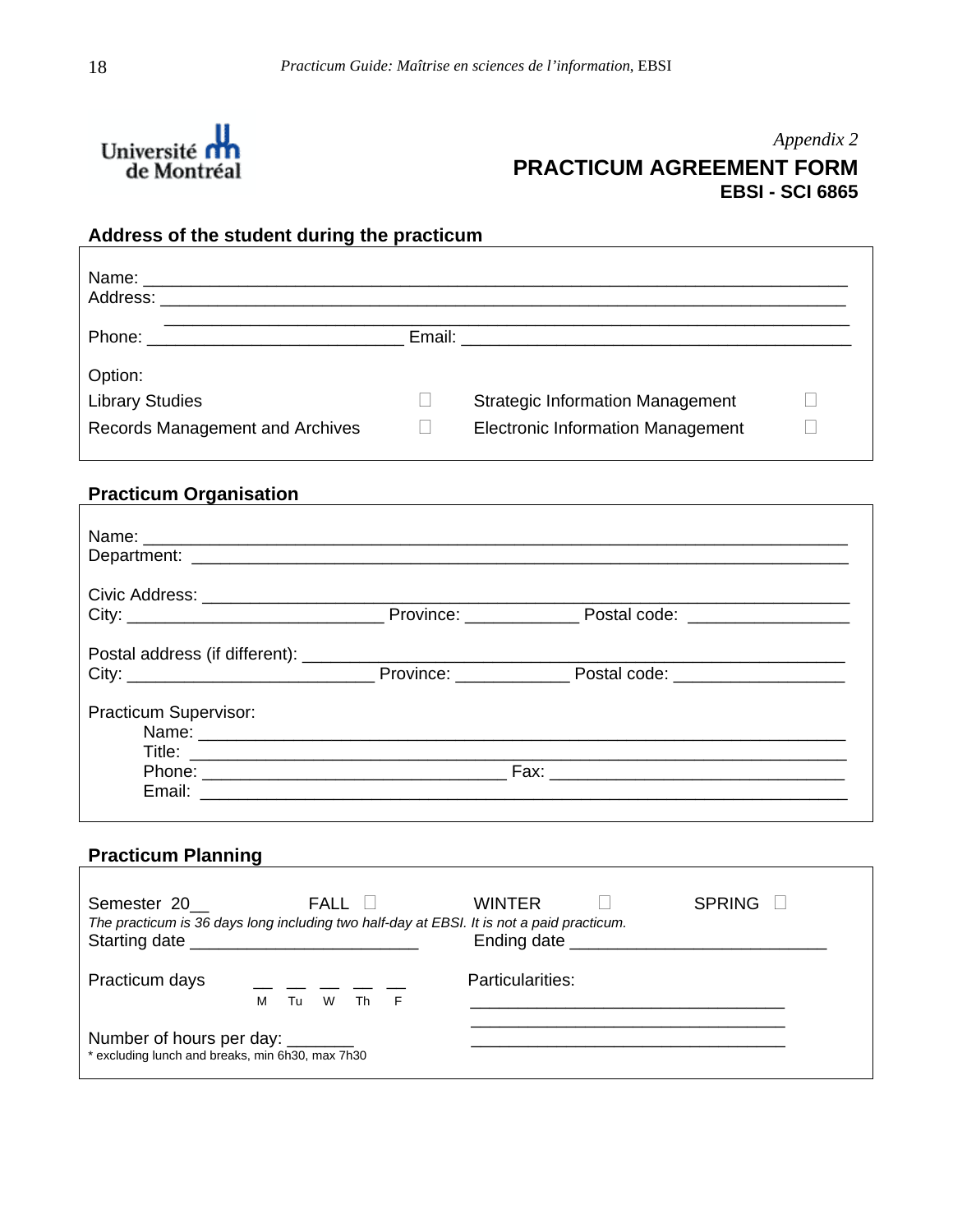# **PRACTICUM AGREEMENT FORM (cont'd) SCI 6865**

\_\_\_\_\_\_\_\_\_\_\_\_\_\_\_\_\_\_\_\_\_\_\_\_\_\_\_\_\_\_\_\_\_\_\_\_\_\_\_\_\_\_\_\_\_\_\_\_\_\_\_\_\_\_\_\_\_\_\_\_\_\_\_\_\_\_\_\_\_\_\_\_\_\_\_\_\_\_\_\_\_\_ \_\_\_\_\_\_\_\_\_\_\_\_\_\_\_\_\_\_\_\_\_\_\_\_\_\_\_\_\_\_\_\_\_\_\_\_\_\_\_\_\_\_\_\_\_\_\_\_\_\_\_\_\_\_\_\_\_\_\_\_\_\_\_\_\_\_\_\_\_\_\_\_\_\_\_\_\_\_\_\_\_\_ \_\_\_\_\_\_\_\_\_\_\_\_\_\_\_\_\_\_\_\_\_\_\_\_\_\_\_\_\_\_\_\_\_\_\_\_\_\_\_\_\_\_\_\_\_\_\_\_\_\_\_\_\_\_\_\_\_\_\_\_\_\_\_\_\_\_\_\_\_\_\_\_\_\_\_\_\_\_\_\_\_\_

# **Summary of the practicum project**

Indicate all activities and time allotted for each (either in hours, days or percentage of the practicum total activities)

# **ACTIVITIES**

Г

- WELCOMING PERIOD
- TRAINING PERIOD

| Ethics code applicable: $A A Q \square$            | <b>CBPQ</b> F | SCIP .       | Other $\square$ : |
|----------------------------------------------------|---------------|--------------|-------------------|
| Will the student sign a confidentiality agreement? |               | $ves$ $\Box$ | no                |

| <b>Signatures</b>     |                                                                                         |  |
|-----------------------|-----------------------------------------------------------------------------------------|--|
| Student               | Date                                                                                    |  |
|                       | Date                                                                                    |  |
| Practicum coordinator | Date<br>the contract of the contract of the contract of the contract of the contract of |  |
|                       | 2009-09-02                                                                              |  |